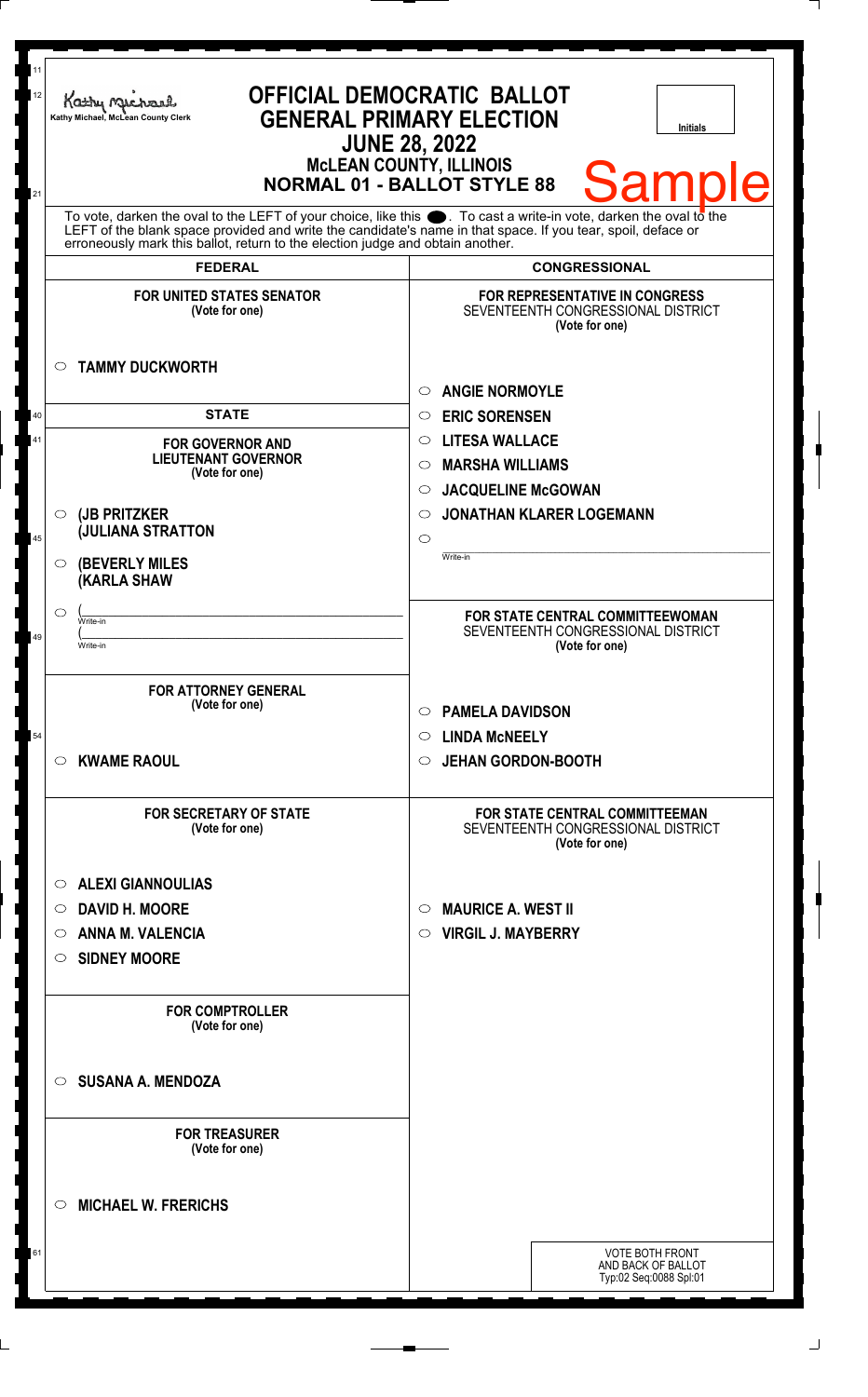| <b>OFFICIAL DEMOCRATIC BALLOT - GENERAL PRIMARY ELECTION - JUNE 28, 2022</b>                                   |                                                                                                                                     |
|----------------------------------------------------------------------------------------------------------------|-------------------------------------------------------------------------------------------------------------------------------------|
| <b>LEGISLATIVE</b>                                                                                             | <b>JUDICIAL</b>                                                                                                                     |
| <b>FOR STATE SENATOR</b><br>FORTY-SIXTH LEGISLATIVE DISTRICT<br>(Vote for one)                                 | FOR JUDGE OF THE CIRCUIT COURT<br>ELEVENTH JUDICIAL CIRCUIT<br>(To fill the vacancy of the Hon. Scott Drazewski)<br>(Vote for one)  |
| <b>DAVE KOEHLER</b><br>$\circ$                                                                                 | <b>NO CANDIDATE</b>                                                                                                                 |
| <b>REPRESENTATIVE</b>                                                                                          |                                                                                                                                     |
| <b>FOR REPRESENTATIVE</b><br>IN THE GENERAL ASSEMBLY<br>NINETY-FIRST REPRESENTATIVE DISTRICT<br>(Vote for one) | FOR JUDGE OF THE CIRCUIT COURT<br>ELEVENTH JUDICIAL CIRCUIT<br>(To fill the vacancy of the Hon. Paul G. Lawrence)<br>(Vote for one) |
| <b>KARLA BAILEY-SMITH</b><br>$\circ$<br><b>SHARON CHUNG</b><br>$\circ$                                         | <b>NO CANDIDATE</b>                                                                                                                 |
|                                                                                                                | <b>PRECINCT</b>                                                                                                                     |
| <b>COUNTY</b>                                                                                                  | FOR PRECINCT COMMITTEEPERSON                                                                                                        |
| <b>FOR COUNTY CLERK</b><br>(Vote for one)                                                                      | NORMAL 01<br>(Vote for one)                                                                                                         |
|                                                                                                                | <b>NO CANDIDATE</b>                                                                                                                 |
| <b>LAURA McBURNEY</b><br>$\circ$                                                                               |                                                                                                                                     |
| <b>FOR COUNTY TREASURER</b><br>(Vote for one)                                                                  |                                                                                                                                     |
| <b>NO CANDIDATE</b>                                                                                            |                                                                                                                                     |
| <b>FOR COUNTY SHERIFF</b><br>(Vote for one)                                                                    |                                                                                                                                     |
| <b>NO CANDIDATE</b>                                                                                            |                                                                                                                                     |
| <b>REGIONAL OFFICE</b><br>OF EDUCATION                                                                         |                                                                                                                                     |
| FOR REGIONAL SUPERINTENDENT OF SCHOOLS<br>(DeWITT, LIVINGSTON, LOGAN AND McLEAN COUNTIES)<br>(Vote for one)    |                                                                                                                                     |
| <b>NO CANDIDATE</b>                                                                                            |                                                                                                                                     |
| <b>COUNTY BOARD</b>                                                                                            |                                                                                                                                     |
| <b>FOR COUNTY BOARD MEMBER</b><br><b>COUNTY BOARD DISTRICT 8</b><br>(Vote for not more than two)               |                                                                                                                                     |
| <b>JEANNE BILES</b><br>$\circ$                                                                                 |                                                                                                                                     |
| <b>LEA CLINE</b><br>$\circ$                                                                                    |                                                                                                                                     |
| $\circ$                                                                                                        |                                                                                                                                     |
| Write-in                                                                                                       | YOU HAVE NOW<br><b>COMPLETED VOTING</b>                                                                                             |
|                                                                                                                | <b>VOTE BOTH FRONT</b>                                                                                                              |
|                                                                                                                | AND BACK OF BALLOT<br>Typ:02 Seq:0088 Spl:01                                                                                        |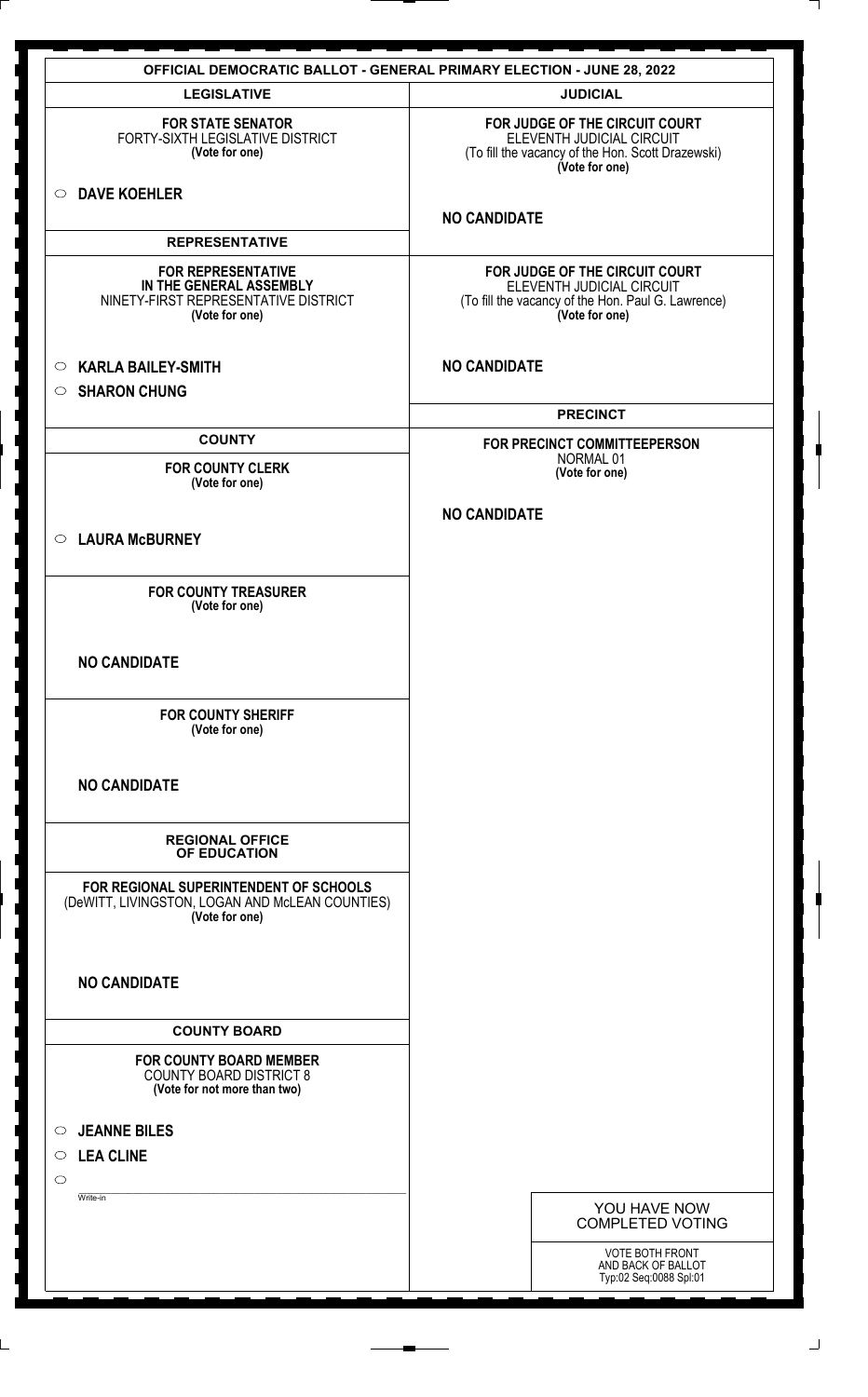| 11<br>12<br>21 | Kathy Macharel<br>Kathy Michael, McLean County Clerk                                                                                                                                                                                                                                                                   | <b>OFFICIAL DEMOCRATIC BALLOT</b><br><b>GENERAL PRIMARY ELECTION</b><br><b>Initials</b><br><b>JUNE 28, 2022</b><br><b>MCLEAN COUNTY, ILLINOIS</b><br>Sampl<br>Ie<br><b>NORMAL 01 - BALLOT STYLE 89</b> |
|----------------|------------------------------------------------------------------------------------------------------------------------------------------------------------------------------------------------------------------------------------------------------------------------------------------------------------------------|--------------------------------------------------------------------------------------------------------------------------------------------------------------------------------------------------------|
|                | To vote, darken the oval to the LEFT of your choice, like this $\bullet$ . To cast a write-in vote, darken the oval to the LEFT of the blank space provided and write the candidate's name in that space. If you tear, spoil, deface<br>erroneously mark this ballot, return to the election judge and obtain another. |                                                                                                                                                                                                        |
|                | <b>FEDERAL</b>                                                                                                                                                                                                                                                                                                         | <b>CONGRESSIONAL</b>                                                                                                                                                                                   |
|                | <b>FOR UNITED STATES SENATOR</b><br>(Vote for one)<br><b>TAMMY DUCKWORTH</b><br>$\circ$                                                                                                                                                                                                                                | FOR REPRESENTATIVE IN CONGRESS<br>SEVENTEENTH CONGRESSIONAL DISTRICT<br>(Vote for one)                                                                                                                 |
|                |                                                                                                                                                                                                                                                                                                                        | <b>ANGIE NORMOYLE</b><br>$\circ$                                                                                                                                                                       |
| 40             | <b>STATE</b>                                                                                                                                                                                                                                                                                                           | <b>ERIC SORENSEN</b><br>$\circ$                                                                                                                                                                        |
| 41             | <b>FOR GOVERNOR AND</b>                                                                                                                                                                                                                                                                                                | <b>LITESA WALLACE</b><br>$\circ$                                                                                                                                                                       |
|                | <b>LIEUTENANT GOVERNOR</b>                                                                                                                                                                                                                                                                                             | <b>MARSHA WILLIAMS</b><br>$\circ$                                                                                                                                                                      |
|                | (Vote for one)                                                                                                                                                                                                                                                                                                         | <b>JACQUELINE McGOWAN</b><br>$\circ$                                                                                                                                                                   |
|                | (JB PRITZKER<br>$\circ$                                                                                                                                                                                                                                                                                                | <b>JONATHAN KLARER LOGEMANN</b><br>$\circ$                                                                                                                                                             |
|                | <b>JULIANA STRATTON</b>                                                                                                                                                                                                                                                                                                | $\circ$                                                                                                                                                                                                |
| 46<br>47       | <b>(BEVERLY MILES)</b><br>$\circ$<br><b>(KARLA SHAW</b>                                                                                                                                                                                                                                                                | Write-in                                                                                                                                                                                               |
|                | $\circ$<br>Write-in                                                                                                                                                                                                                                                                                                    | FOR STATE CENTRAL COMMITTEEWOMAN                                                                                                                                                                       |
|                | Write-in                                                                                                                                                                                                                                                                                                               | SEVENTEENTH CONGRESSIONAL DISTRICT<br>(Vote for one)                                                                                                                                                   |
| 51             |                                                                                                                                                                                                                                                                                                                        |                                                                                                                                                                                                        |
|                | <b>FOR ATTORNEY GENERAL</b><br>(Vote for one)                                                                                                                                                                                                                                                                          | <b>PAMELA DAVIDSON</b><br>$\circ$                                                                                                                                                                      |
|                |                                                                                                                                                                                                                                                                                                                        | <b>LINDA MCNEELY</b><br>$\circ$                                                                                                                                                                        |
|                | <b>KWAME RAOUL</b><br>O                                                                                                                                                                                                                                                                                                | <b>JEHAN GORDON-BOOTH</b><br>$\circ$                                                                                                                                                                   |
|                | <b>FOR SECRETARY OF STATE</b><br>(Vote for one)                                                                                                                                                                                                                                                                        | FOR STATE CENTRAL COMMITTEEMAN<br>SEVENTEENTH CONGRESSIONAL DISTRICT<br>(Vote for one)                                                                                                                 |
|                | <b>ALEXI GIANNOULIAS</b><br>$\circ$                                                                                                                                                                                                                                                                                    |                                                                                                                                                                                                        |
|                | <b>DAVID H. MOORE</b><br>O                                                                                                                                                                                                                                                                                             | <b>MAURICE A. WEST II</b><br>$\circ$                                                                                                                                                                   |
|                | <b>ANNA M. VALENCIA</b><br>O                                                                                                                                                                                                                                                                                           | <b>VIRGIL J. MAYBERRY</b><br>$\circ$                                                                                                                                                                   |
|                | <b>SIDNEY MOORE</b><br>O                                                                                                                                                                                                                                                                                               |                                                                                                                                                                                                        |
|                | <b>FOR COMPTROLLER</b><br>(Vote for one)                                                                                                                                                                                                                                                                               |                                                                                                                                                                                                        |
|                | <b>SUSANA A. MENDOZA</b><br>◯                                                                                                                                                                                                                                                                                          |                                                                                                                                                                                                        |
|                | <b>FOR TREASURER</b><br>(Vote for one)                                                                                                                                                                                                                                                                                 |                                                                                                                                                                                                        |
|                | <b>MICHAEL W. FRERICHS</b><br>◯                                                                                                                                                                                                                                                                                        |                                                                                                                                                                                                        |
| 61             |                                                                                                                                                                                                                                                                                                                        | <b>VOTE BOTH FRONT</b>                                                                                                                                                                                 |
|                |                                                                                                                                                                                                                                                                                                                        | AND BACK OF BALLOT<br>Typ:02 Seq:0089 Spl:01                                                                                                                                                           |
|                |                                                                                                                                                                                                                                                                                                                        |                                                                                                                                                                                                        |